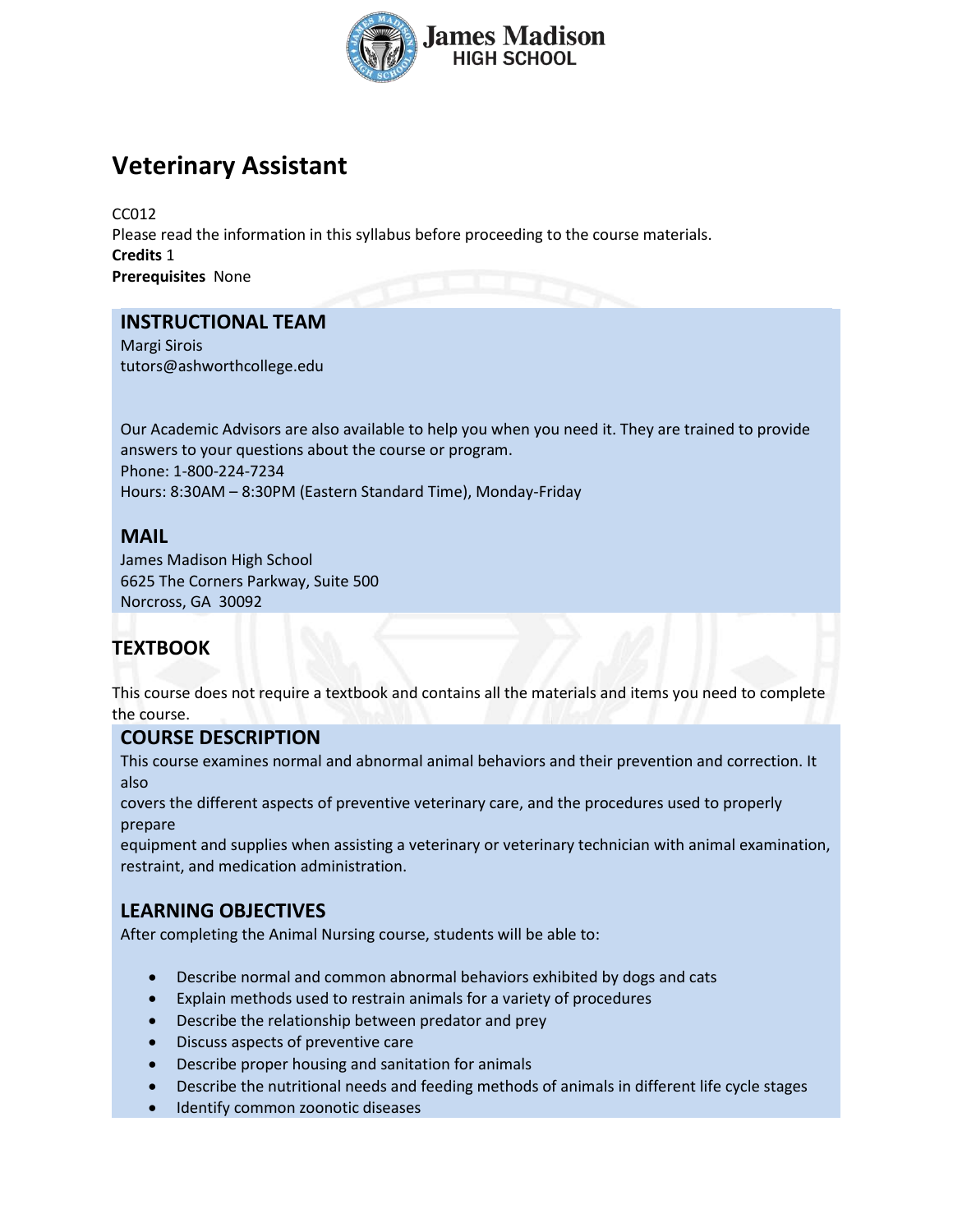

- Discuss the role of the veterinary assistant in surgical nursing, including instrument sterilization,
- equipment maintenance, wound closure, and surgical asepsis.
- Describe the role of the veterinary assistant in the collection and preparation of samples for diagnostic testing.
- Discuss the procedures for obtaining radiographic views of animals, including proper positioning, safety concerns, and record keeping requirements.

| <b>LESSONS</b>                                                      | <b>TOPICS</b>                                                                                                                                                                        |  |  |
|---------------------------------------------------------------------|--------------------------------------------------------------------------------------------------------------------------------------------------------------------------------------|--|--|
| Part 1                                                              |                                                                                                                                                                                      |  |  |
| <b>Lesson 1: Animal</b><br><b>Behavior and</b><br><b>Restraint</b>  | Dog and cat breeds; ethology; preventing and correcting behavior problems;<br>house training; body language; restraint equipment and techniques.                                     |  |  |
| <b>Lesson 2: Animal</b><br><b>Husbandry and</b><br><b>Nutrition</b> | Aspects of preventive care; proper housing and sanitation; nutritional needs;<br>feeding methods for different life cycle stages; common zoonotic diseases;<br>vaccine requirements. |  |  |
| <b>Lesson 3: Animal Care</b><br>and Nursing                         | Patient history and physical examination; therapeutic bathing; grooming and<br>skin care; nail trimming; administering medications; fluid therapy; wound<br>care and bandaging.      |  |  |
| Lesson 4: Surgical                                                  | The role of the veterinary assistant in surgical nursing; using appropriate                                                                                                          |  |  |
| <b>Preparation and</b><br><b>Assisting</b>                          | terminology related to surgical procedures; sterilizing surgical instruments<br>and equipment; suture materials; asepsis in the surgical suite.                                      |  |  |
| <b>Lesson 5: Laboratory</b><br><b>Procedures</b>                    | Collecting and preparing samples for diagnostic testing; lab equipment;<br>hematology and clinical chemistry tests; immunology and urinalysis tests;<br>common parasites.            |  |  |
| Lesson 6: Diagnostic<br><b>Imaging</b>                              | Principles of X-ray generation; commonly obtained radiographic views;<br>proper patient positioning during radiographs; safety concerns; radiology<br>record-keeping procedures.     |  |  |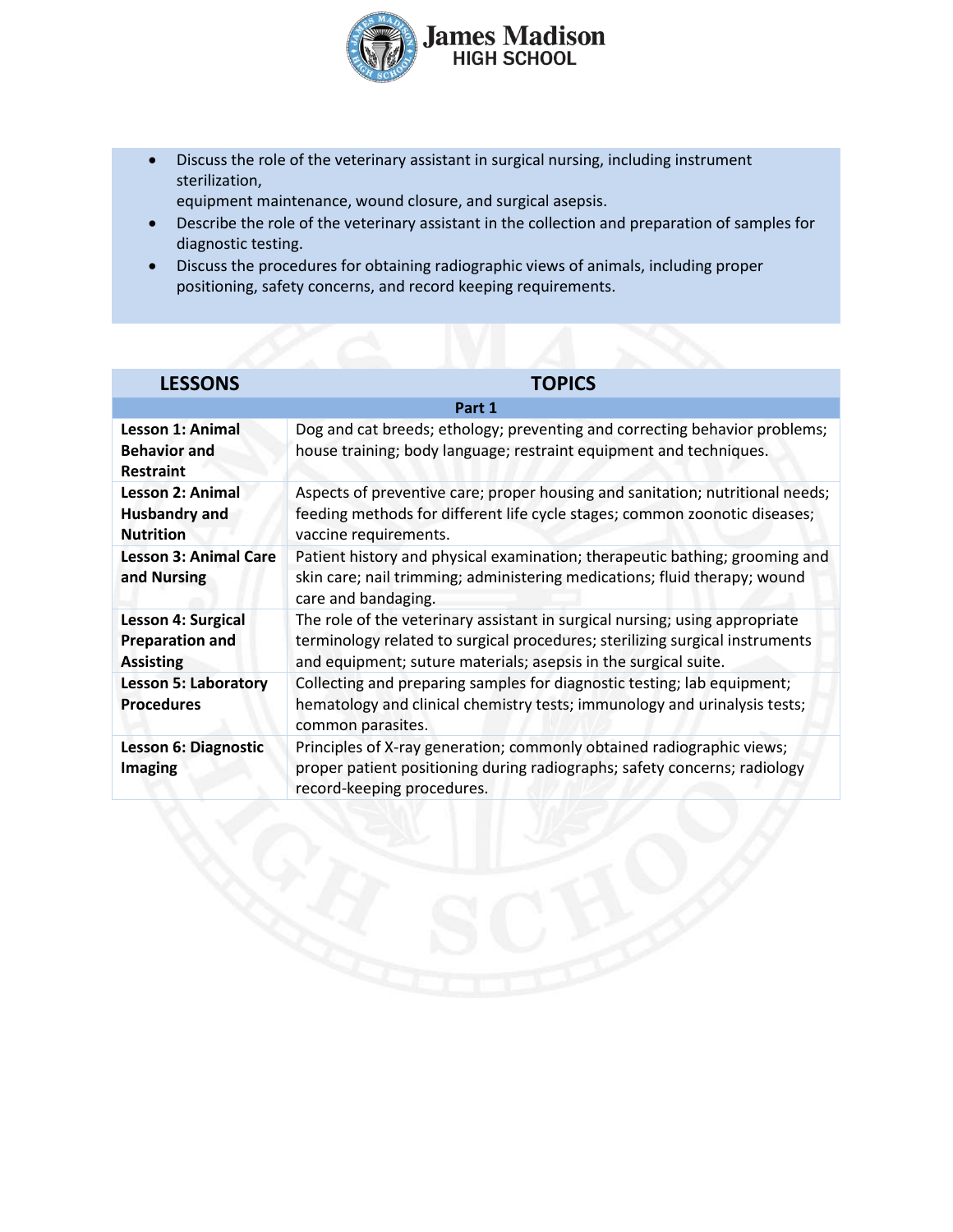

## **GRADING**

The following point totals correspond to the following grades:

#### **POINTS GRADE**

| 100-90   | А  |
|----------|----|
| 89-80    | B. |
| 79-70    | C  |
| 65-69    | D  |
| Below 65 | F  |

**James Madison High School allows 2 attempts on exams. If a student is not satisfied with his/her score on the 1st attempt, an exam may be resubmitted. The 2nd attempt is not required as long as the final course average is above 65%. The higher of the 2 attempts will be the score that counts towards the final average.** 

**Exams are timed and once you begin an exam, the timer runs continuously, even if you leave the course. Refer to the exam instructions for the time limit (in most cases 3 hours), but the time limit cannot be spread over multiple days.**

## **GRADE WEIGHT**

| <b>TOPIC</b>      | <b>ACTIVITY</b> | <b>PERCENTAGE</b> |
|-------------------|-----------------|-------------------|
|                   | Part 1          |                   |
| Lesson 1:         | MC Quiz         | 11%               |
| Lesson 2:         | <b>MC Quiz</b>  | 11%               |
| Lesson 3:         | <b>MC Quiz</b>  | 11%               |
| <b>Assignment</b> | Project         | 17%               |
| Lesson 4:         | MC Quiz         | 11%               |
| Lesson 5:         | MC Quiz         | 11%               |
| Lesson 6:         | <b>MC Quiz</b>  | 11%               |
| <b>Assignment</b> | Project         | 17%               |